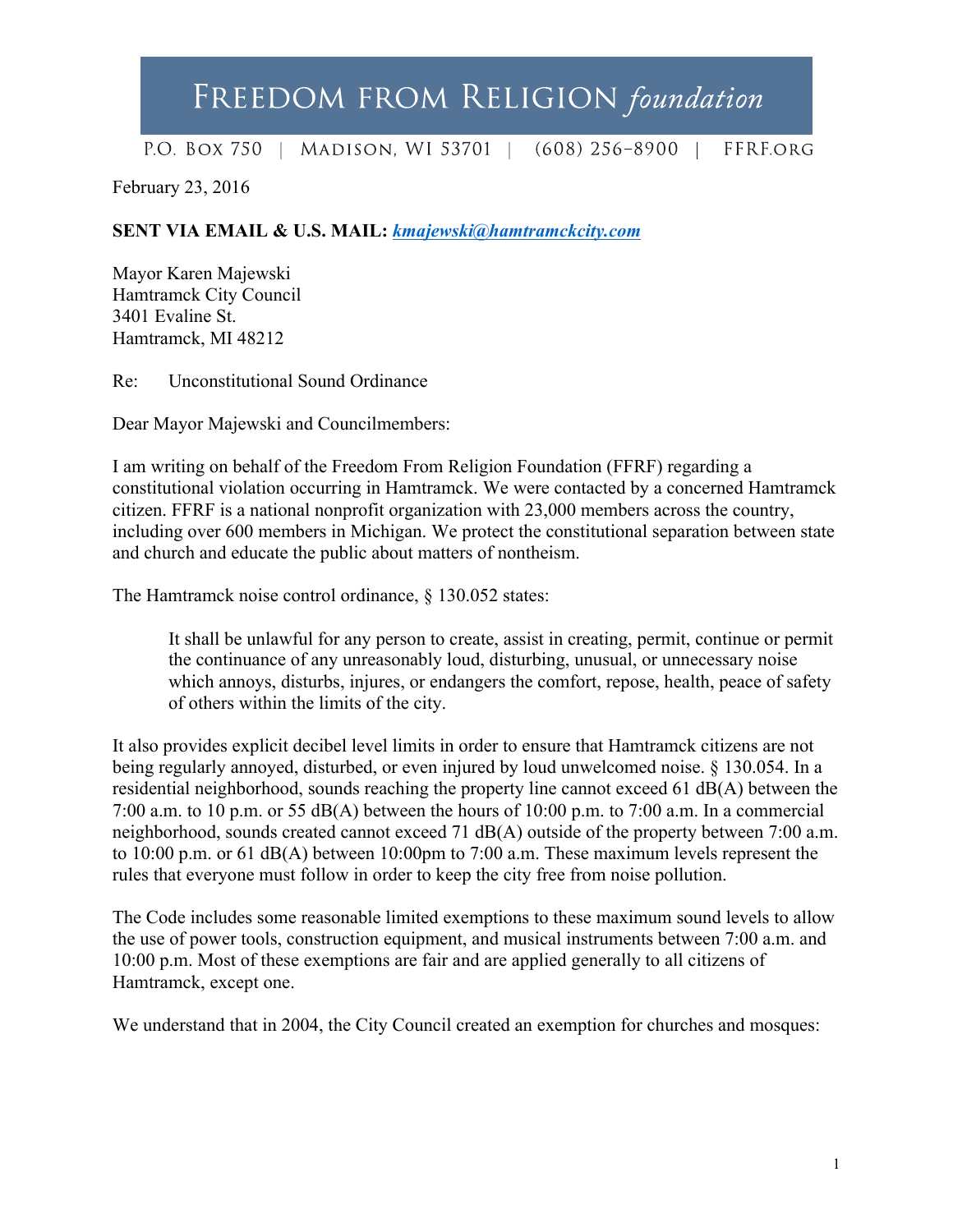"call[s] to prayer," "church bells'" and other reasonable means of announcing religious meetings to be amplified between the hours of 6:00 a.m. and 10:00 p.m. for duration not to exceed five minutes."

Our complainant reports that she wakes up to an unwelcomed call to prayer every morning. This exemption from the city's noise control ordinance, which is codified in § 130.055(H), allows places of religious worship to blast their religious messages starting at 6 a.m. Beginning tomorrow, February 24, until September 19, the first call to prayer is before 6 a.m. in Hamtramck.<sup>1</sup> It can be as early as  $4:10$  a.m. near the summer solstice. This exemption impermissibly favors religion over non-religion, at the expense of citizens well-being.

This exemption violates the Constitution in several ways. **First**, the noise ordinance is a reasonable restriction meant to foster a peaceful, quiet community with a well-rested population. It is a neutral and generally applicable statute. Religious announcements, calls to prayer, or church bells should not be exempt.

The Establishment Clause of the First Amendment prohibits government from privileging religious messages. The Supreme Court has said time and again that the "First Amendment mandates government neutrality between religion and religion, and between religion and nonreligion." *McCreary Cnty., Ky. v. Am. Civil Liberties Union of Ky*., 545 U.S. 844, 860 (2005); *Wallace v. Jaffree*, 472 U.S. 38, 53 (1985); *Epperson v. Arkansas*, 393 U.S. 97, 104 (1968); *Everson v. Bd. of Educ. of Ewing*, 330 U.S. 1, 15-16 (1947).

For seven months each year, this exemption does not allow for sunrise prayer announcements because the sun rises before 6 a.m. And yet the mosques are surviving. If worshippers can manage to pray on their own without the exemption during those seven months, they don't need the exemption at all. Since it is not needed, the exemption is simply an unconstitutional codification of religious privilege.

And of course it is unnecessary. In this modern time, it is passing absurd to believe that people must be called to prayer. Between wristwatches, cell phones, alarm clocks, text messaging, Facebook, Twitter, and every other means of quickly communicating, there is simply no need to blanket an entire community with calls to prayer that only a portion of the community heed. There are plenty of websites worshippers can use to determine prayer times. In other words, Mosques and churches can communicate directly with their congregation in hundreds of ways that do not disturb the peace, tranquility, and sleep of every other citizen.

It is a churlish double standard to use amplification technology to broadcast religious messages at an intrusive volume, yet refuse technology that would deliver the religious message to specific worshippers.

**Second**, even if an exemption for religion were necessary, this exemption is unlimited. Other exemptions to the noise control ordinance specify a maximum volume:

Power equipment cannot exceed 90 dB(A). § 130.055(A)

<sup>&</sup>lt;sup>1</sup> See IslamicFinder.org for Hamtramck: bit.ly/1L94hf2.

<sup>2</sup> http://www.thehamtramckreview.com/residents-complain-that-call-to-prayer-is-too-loud/